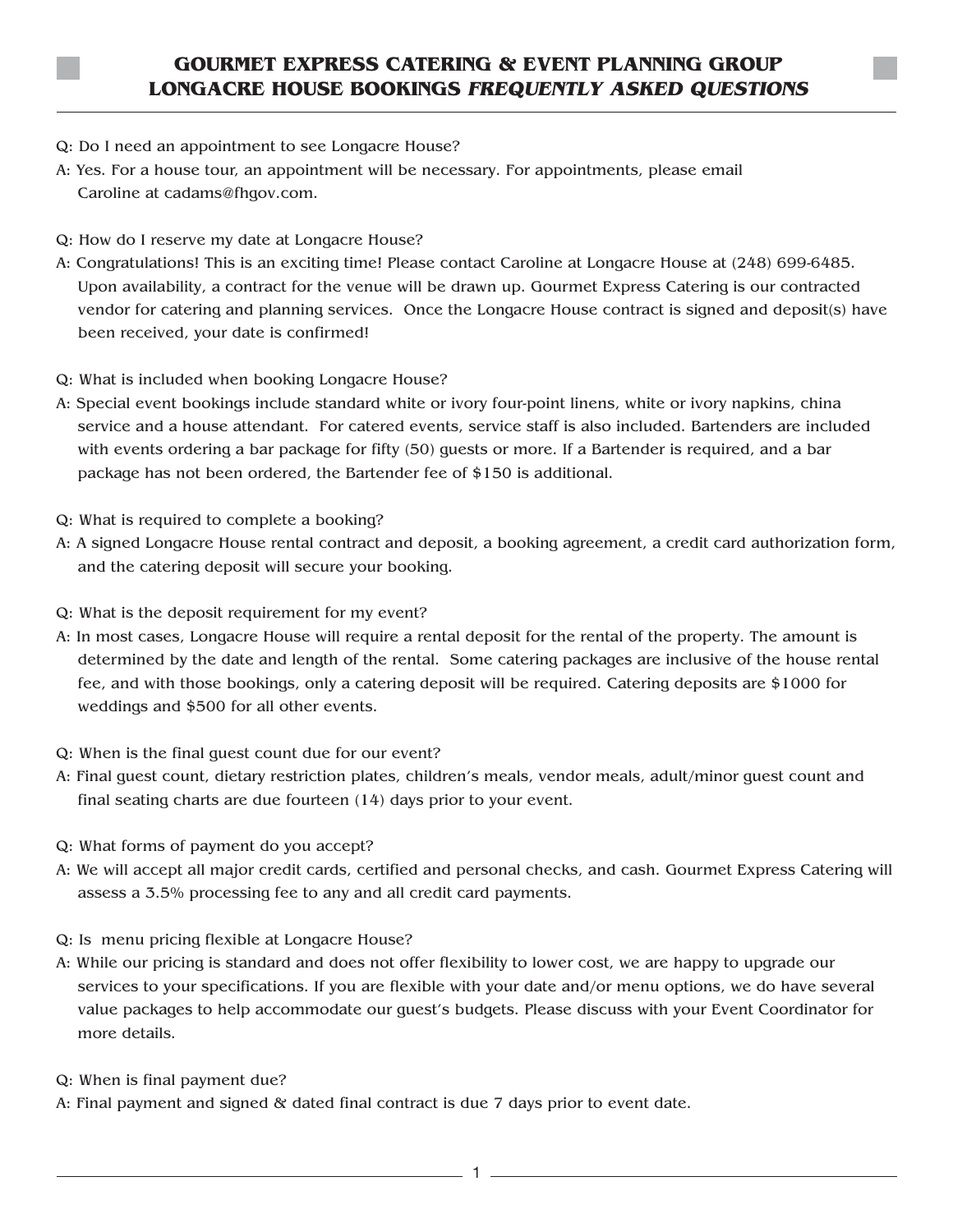- Q: What is the 5% overage?
- A: Consider this an insurance policy. Gourmet Express Catering will prepare additional food and beverage for 5% over final guest count submitted. This covers any unexpected guest attendance. Events that have more guests than their anticipated count will be charged on the authorized credit card at the close of the event.
- Q: What does the Event Coordinator do?
- A: Your Event Coordinator will walk you through the details of your day, prepare a chronological summary, and help you stay on task through the planning of your day.
- Q: What is the 22% operational fee?
- A: The 22% operational fee helps us cover the operational and administrative costs associated with hosting your event. This includes planning and coordinating time, insurances, preparation staff, Chefs, monthly overhead and equipment upkeep.
- Q: Is gratuity for the staff included in the final price or invoice?
- A: Gratuity for the staff is not automatically included in the estimate or in your final invoice. While tipping is not required, our staff consistently goes above and beyond our guest's expectations, and a gratuity is certainly appreciated. Please consider this a discretionary option.
- Q: Why is my credit card kept on file?
- A: A credit card authorization form, and a copy of a credit card, is required for all events. The card on file can be used for advance deposits or final payment and will guarantee any additional expenditures on the day of your event.
- Q: What is the cancellation policy?
- A: The cancellation policy for Gourmet Express Catering is as follows:

All cancellations will result in forfeiture of the entire catering deposit and all installments, despite when the cancellation request is submitted. Should a cancellation be necessary, requests must be submitted in writing to:

Gourmet Express Catering 650 North Lafayette South Lyon, MI 48178

The cancellation policy for Longacre House is as follows:

Events with a separate deposit for Longacre House and cancel at least thirty (30) days before the event date are refunded 50% of their initial Longacre House deposit. Events that cancel within thirty (30) days of their event date will forfeit the entire Longacre House deposit.

- Q. What time does Longacre House close?
- A: All Longacre House booked events must end no later than midnight.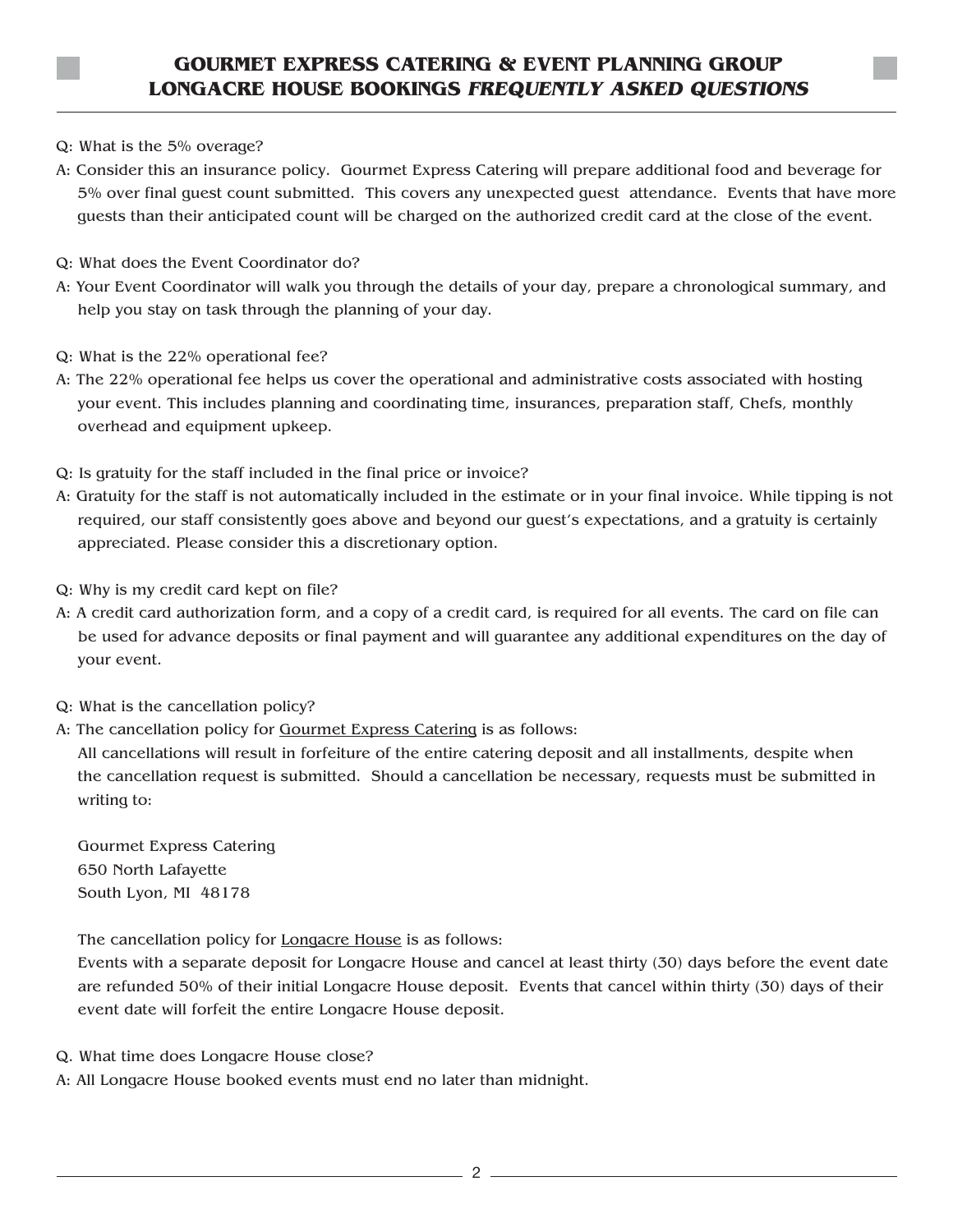- Q: How can I guarantee my event will be outdoors?
- A: There are no weather guarantees! In the event of inclement weather, your event will be held indoors, in the most logical and available area of the venue. Your Event Coordinator will confirm the location of your event eight (8) hours before the event "start" time, to ensure ample setup time and staffing.
- Q: When is the earliest we can schedule a ceremony rehearsal?
- A: Rehearsals can be scheduled based on Longacre House availability and can be arranged and confirmed within thirty (30) days of your wedding date. There is no charge for rehearsals held on the grounds. Should you require exclusive access to Longacre House, or should you book your rehearsal dinner at Longacre House, standard rental charges will apply.

NOTE: Your Event Coordinator provides complimentary services during the planning of your event and will not be on site during a wedding rehearsal. If you would like the assistance of your Event Coordinator at your rehearsal, please check with them for their availability. There is a \$150 fee for your Event Coordinator to attend the rehearsal.

- Q: Can we schedule a sampling of the food before the event?
- A: We are pleased to offer two complimentary sampling evenings annually, at our beautiful Taste of Longacre. In the event you would like to book a private sampling, a \$75 sampling fee will apply, and is prepared for four (4) people. Please speak with your Event Coordinator for more details.
- Q: Can we offer our guests a choice for their entrée?
- A: Dual entrée plates are highly recommended, however, a choice of **two** entrées can be offered to your guests with your event invitation. When offering a choice of entrées, clients **must** provide an escort card indicating the table number and menu selection for each guest. A master seating chart must also be provided to Gourmet Express Catering indicative of the total number of tables, number of guests per table, and total of each menu selection per table. One menu entrée must be selected for every guest.
- Q: Can we bring in our own food or alcoholic beverages?
- A: No outside food or beverages are allowed on Longacre House premises, including the grounds, wedding suites, and parking lot.

Other policies: Alcohol will only be served to individuals twenty-one (21) years of age or older, **with a valid identification card**. The Longacre House and Gourmet Express Catering will not serve shots or pitchers. In addition, no alcohol may be brought in as favors. Bar service will end no later than 11:30pm for all events.

- Q: Can you accommodate dietary requests?
- A: With advanced notice, a reasonable attempt will be made to accommodate dietary, ethnic, and cultural menu requests. During your event, we will do our best to accommodate "on the spot" requests, however, there will be time delays as we prepare something special, and there is also an additional charge for the additional meal. Please consult the catering menu for options.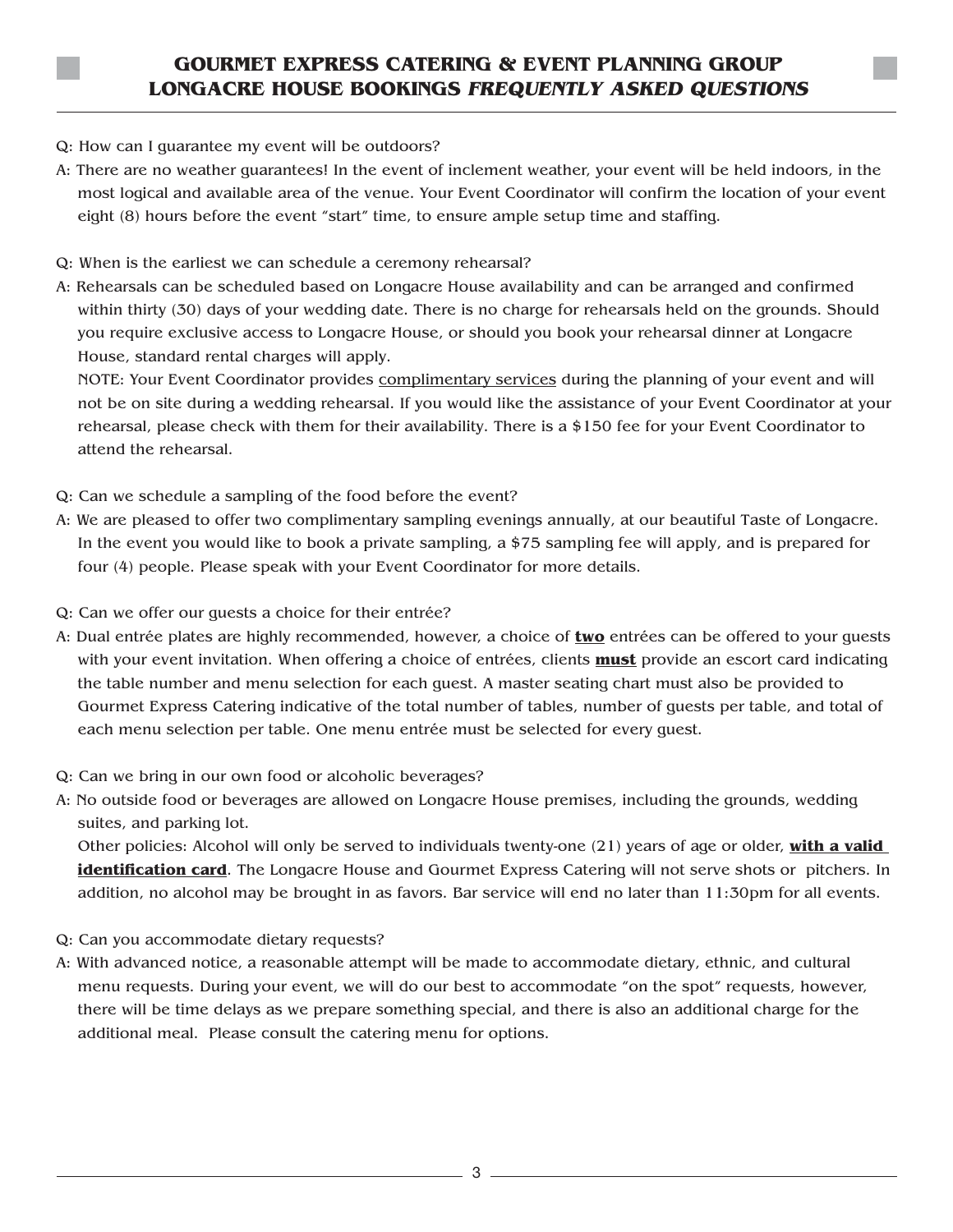- Q: Do you offer children's menus and pricing?
- A: Of course! Children four (4) and under may dine from the adult menu at no charge, however, they will be charged for appetizers, beverages and sweets. Children five (5) to nine (9) will be charged \$15 when dining from the adult lunch menu and \$20 when dining from the adult dinner menu. Children's meals must be ordered in advance, and Children will receive Chicken Tenders with Ranch Dressing, Baked Macaroni and Cheese, and Fresh Fruit for a charge of \$15.00 per child.
- Q: Do you offer vendor's meals?
- A: Yes! Vendors will be served the same meal as your guests for a discounted plate price of \$30 for evening events and \$15 for daytime events. Many vendors request meals in their contracts. Please be sure to include your vendors in your final guest counts.
- Q: How long can the appetizers and/or buffet be available?
- A: Appetizer service, in conjunction with dinner, will be offered for a maximum of one (1) hour. Buffet service for scheduled events will be offered for a maximum of ninety (90) minutes. Open-house buffet times can be scheduled with your Event Coordinator. Guests who arrive later than the scheduled food service timeframe are not guaranteed a plate.
- Q: Are we allowed to bring in our own sweets?
- A: Clients may bring in their own wedding cake, shower cake, birthday cake, or cupcakes, which must be prepared by a certified food handler in a licensed kitchen. Vendor contact information must be received ten (10) days prior to your event. Any sweets outside of the specialty items mentioned above, must be provided by Gourmet Express Catering.
- Q: Can we take home leftovers?
- A: Due to health department regulations, Longacre House and Gourmet Express Catering do not permit the packaging or removal of any food or beverage that is not consumed during a scheduled event, with the exception of wedding cake or cupcakes.
- Q: Can I bring my own table snacks?
- A: Clients may bring in their own prepackaged table snack (pretzels, candies, mints) for seated tables only, when hosting a catered event. These snacks would be an accompaniment to paid meal service for your guests. All prepackaged snacks must be brought in unopened and cannot be "prepared" snacks such as cut fruit or cut vegetables. Absolutely no, prepared, perishable food may be brought into Longacre House.
- Q: What time can I arrive for setup of my event?
- A: Clients are given a ninety (90) minute grace period, prior to guest arrival time, to be on the premises for decorating.
- Q: What if I want to arrive earlier?
- A: Earlier arrival times can be arranged based on availability. Additional charges will apply. Please contact Longacre House directly to inquire about an earlier arrival time.

 $-4$ .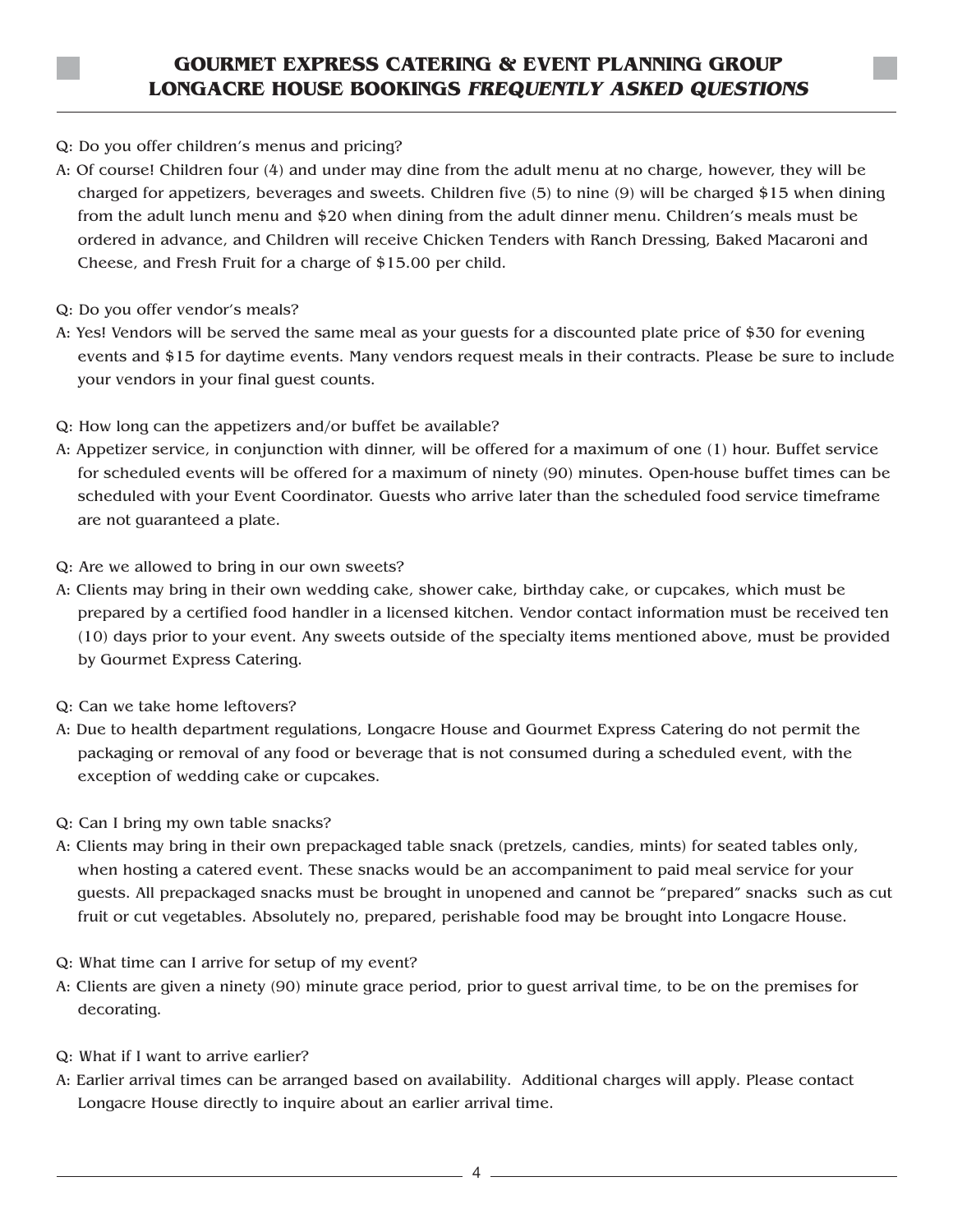- Q: Can I drop my event items to Longacre House early?
- A: Please contact your Event Coordinator to make special arrangements for early drop off of wedding or special event items.
- Q: Does the Longacre House have any décor restrictions?
- A: Decorations may NOT be permanently affixed to any location on the property (Command™ Strips may be used), including chandeliers, light fixtures, walls and trees. Confetti, glitter, bird seed, bubbles, **open flame (including sparklers)**, glue, tape, pushpins, staples and related items are also prohibited. All decorations must be removed within thirty (30) minutes after the conclusion of the event.
- Q: Do you have any photography restrictions?
- A: Professional and amateur photography for your personal use is permitted on Longacre House premises, during your contracted event time only. For extended time on the campus for photos, please contact Longacre House directly. If you plan to have photos done at Heritage Park, please contact the City of Farmington Hills (248)473-1800 prior to your event, to block your date and time at the park.
- Q: Does Longacre House provide any AV/Sound equipment?
- A: Longacre House can provide a screen and podium for a minimal charge. No sound or projection equipment is available.
- Q: Does Longacre House have WIFI?
- A: Yes, Longacre House does have open WIFI service for your convenience.
- Q: Does Longacre House have preferred vendors or Officiants?
- A: While Longacre House and Gourmet Express Catering welcome outside vendors contracted by our private event clients, we are also pleased to recommend respected vendors who are familiar with Longacre House. Please consult with your Event Coordinator for our best recommendations reflecting your specific needs.
- Q: Can I bring in my own rental items?
- A: Clients may not provide tables, chairs, chair covers, linens, napkins, runners, service ware including china, glassware, chargers, flatware, etc. All specialty items in this category must be secured and installed by Gourmet Express Catering.
- Q: Are the tables and chairs an additional fee?
- A: Rounds tables and standard white padded chairs are included with all special events booked at Longacre House. This is a \$3 per chair charge for all outdoor ceremony seating.
- Q: What specialty vendors can I use and what time can they arrive for setup?
- A: We welcome approved outside vendors as contracted by our clients for florals, décor, wedding or specialty cakes, music, entertainment, photography, videography, AV, transportation, photo booths, etc. All specialty linens and rental upgrades (tables, chargers, runners, chair covers, etc.) must be provided by Gourmet Express Catering.